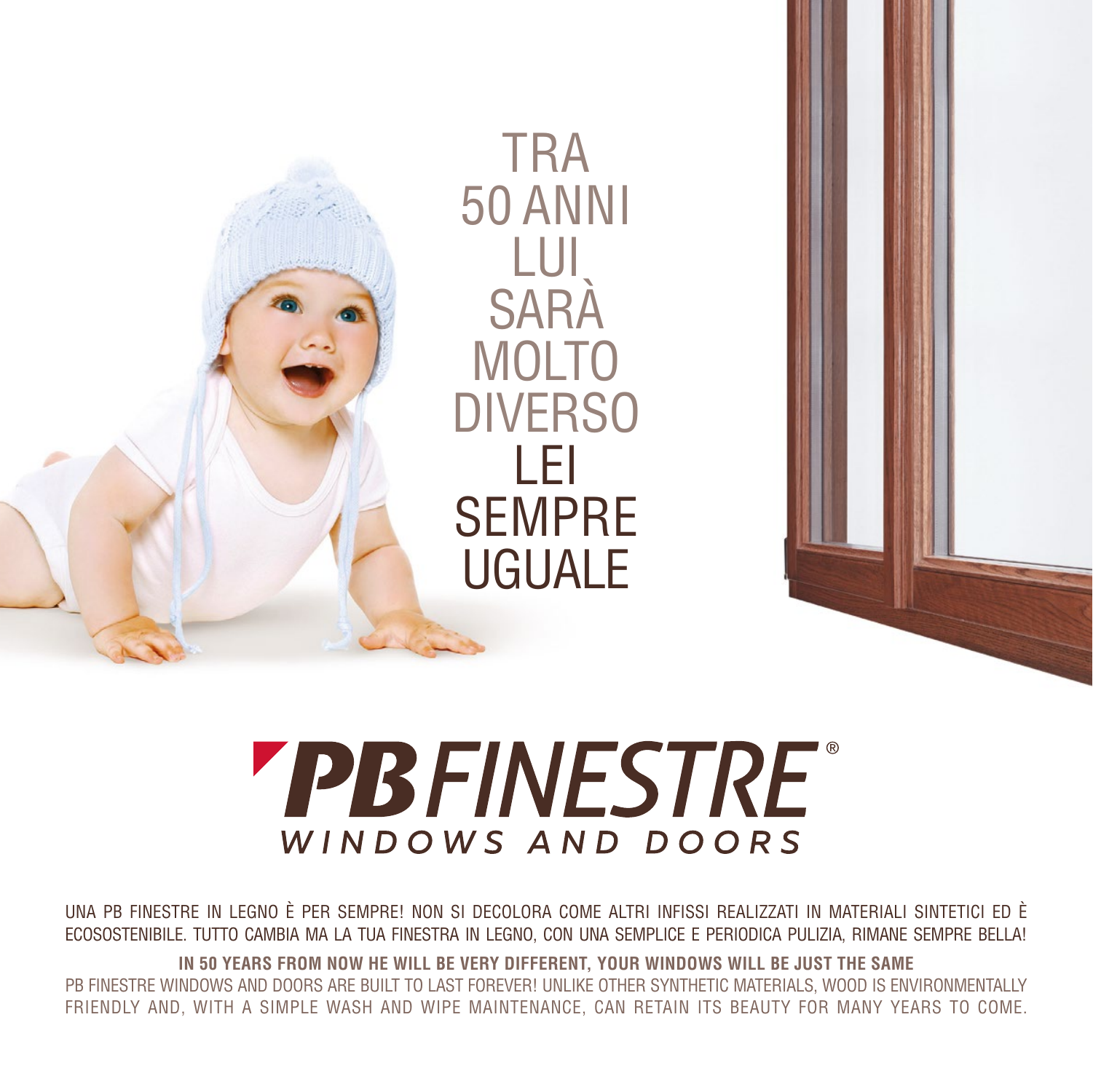## SCEGLI QUELLA CHE SI ADATTA DI PIÙ ALLA TUA CASA: 195 LINEE DI PRODOTTO REALIZZATE IN 6 DIFFERENTI TIPI DI LEGNO! CONSEGNA ANCHE IN SOLI 28 GIORNI! TUTTE GARANTITE E CERTIFICATE PER RESISTENZA A ACQUA, ARIA, VENTO, ABBATTIMENTO ACUSTICO E RISPARMIO ENERGETICO.

Designed to replicate yhr look of all wood windows while providing industry-leading performances.

YOUR STYLE, OUR WINDOWS: CHOOSE BETWEED 195 DIFFERENT PRODUCT LINES AVAILABLE IN 6 DIFFERENT WOOD SPECIES! PLUS, LEADING TIMES CAN BE EXTRAORDINARY: ONLY 28 DAYS! WITH OUR ENDLESS CUSTOMIZATION OPTIONS, EXCLUSIVE FEATURES, ENERGY EFFICIENCY SOLUTIONS AND THE INDUSTRY-LEADING TECHNOLOGY, YOU WILL FIND OUR WINDOWS AND DOORS ARE TRULY BUILT TO LAST A LIFETIME AND MAINTAIN THE INTEGRITY OF YOUR OWN STYLE.

# TUTTO LEGNO

Un design ispirato all'alta falegnameria tradizionale con performance che solo una produzione industriale è in grado di offrire.

# LEGNO ALLUMINIO

#### Il calore e la bellezza che solo il legno può offrire insieme all'assoluta durabilità dell'alluminio.

Aluminum clad: the perfect combination of function and beauty with unmatched durability.

# ATELIER

#### Costruita intorno a te. Pronta a raccogliere tutte le sfide in termini di eleganza e performance.

Every Atelier window and door is built around you. Ready for any challenge in terms of elegance and performaces.

## DESIGN

### L'unica vera finestra complanare. Aggiunge stile e luce in qualsiasi ambiente.

The unique flush window, adding light and flair to any space, maximazing unobstructed view.











## PR FINESTRE. YOUR LIFETIME LASTING WINDOWS. STILL DI VITA. STILL DI VITA. STILL DI VITA. STILL PB

# PB FINESTRE LA TUA FINESTRA PER SEMPRE

# MIGLIORA LA QUALITÀ DI VITA DELLE CASE DEL MONDO

### COMMITTED TO IMPROVE HOMES COMFORT ALL AROUND THE WORLD

PB Finestre ha creato la più ampia offerta di finestre del mondo, ognuna con la sua valenza estetica e con il suo design unico. Perché la finestra sia un elemento di arredamento e di alto design ma soprattutto sia espressione di te, del tuo modo di vivere. Senza compromessi. Qualunque sia il tuo stile di vita, qualunque sia la storia che racconta la tua casa, PB Finestre ha lo stile più adatto a te, e questo stile ha il marchio inconfondibile della qualità e dei valori PB.

PB Finestre has created the broadest range of windows in the world, each with its own aesthetic value and unique design. Because a window is interior decoration, fi ne design, and an expression of you. Without compromises. Whatever your lifestyle, whatever the story revealed by your house, PB Finestre has the most suitable style for you, a style with the unmistakable brand of PB quality and values. Make pb finestre the best possible choice.